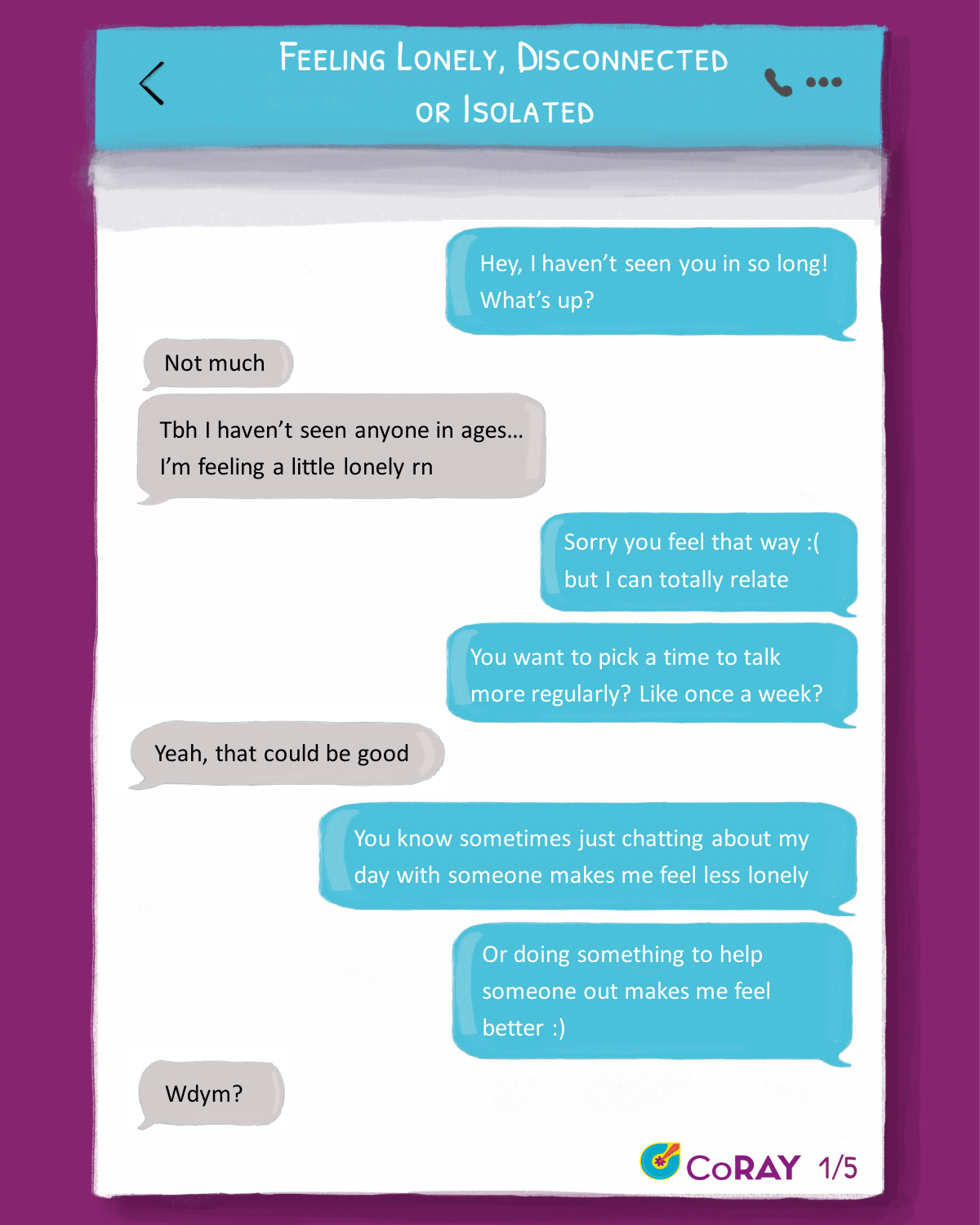So helping others can make me feel more connected to them?

# It can yeah

Ohhh like how it's different talking to someone online than in person?

### Yeah exactly



But then you could start thinking bigger like how you can help more people by raising money for charity or something

It can be as simple as making someone a cup of tea or something

# Feeling Lonely, Disconnected or Isolated

But feeling connected is also about

#### the type of interaction

That's a small thing you could do

And different people prefer different things so try and do the one you like the most more often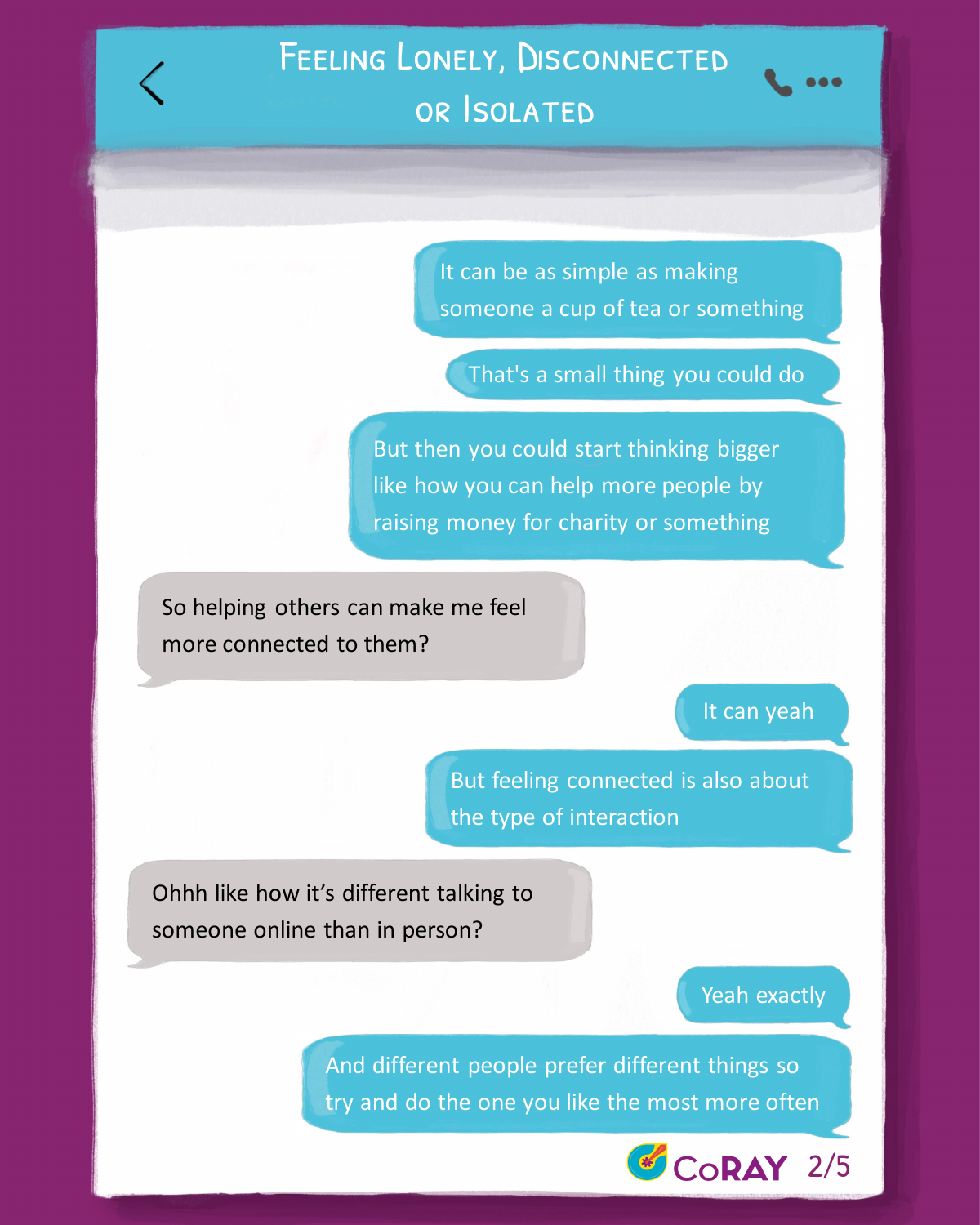I guess it doesn't matter anyway bc I don't have that many friends

> I get why you feel that way but it's not about how many friends you have compared to others



Maybe we could start going to youth club together

Its hard, but we could try making new friends with the same interests

as us?

#### Yeah I guess

# Feeling Lonely, Disconnected or Isolated

Everyone else has so many

It's about building the relationships you want

#### I just don't feel like I can

I already know a girl who goes there actually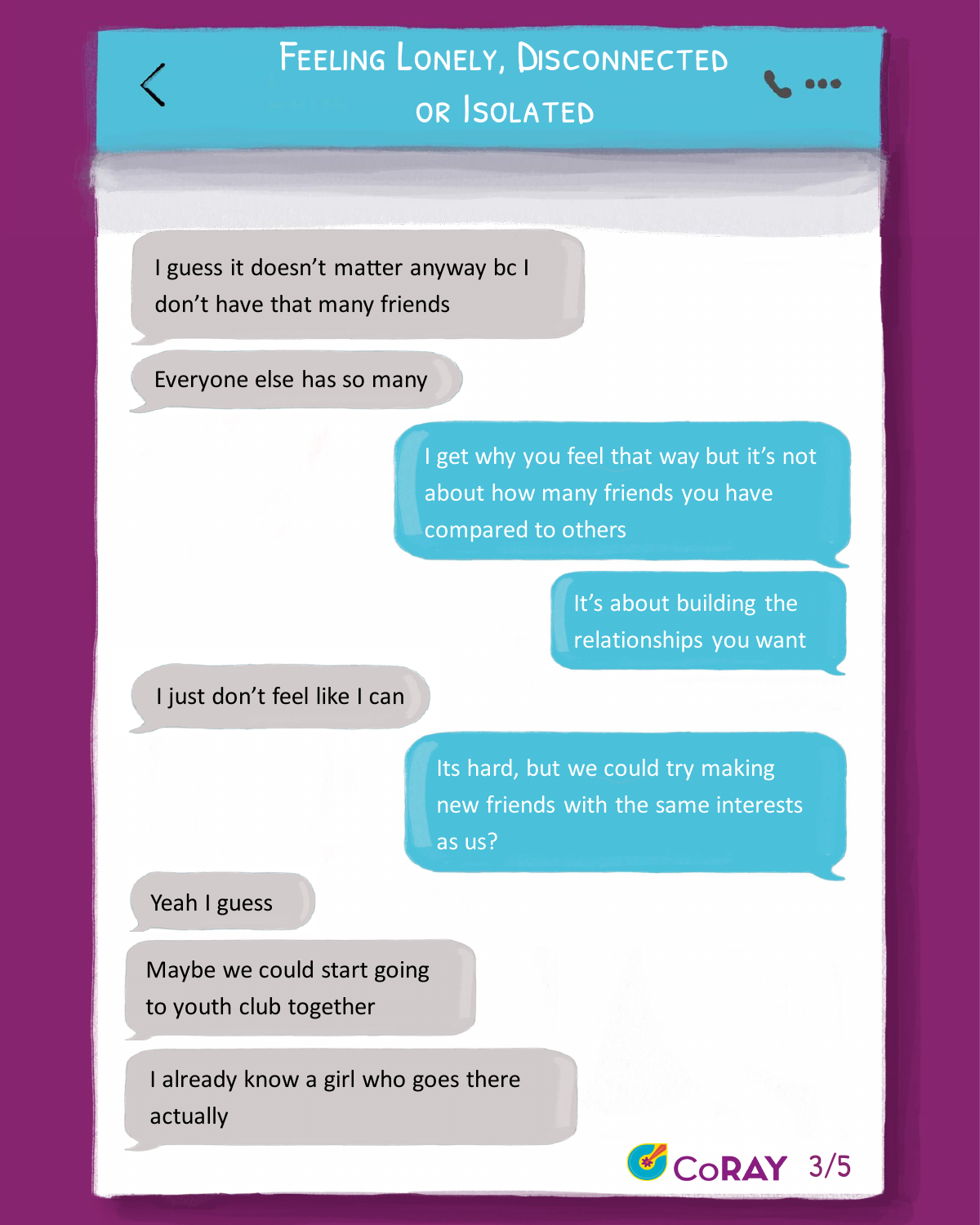

### What if she doesn't want to be friends?

Meeting new people is hard and we don't always get it right

Maybe I should also get in touch with some of my other friends I haven't heard from in a while

> Yeah they might be struggling too and not feel able to reach out

# But that's normal

So I should contact her anyway?

# I guess if I can help them feel better that might help me too

### Yeah exactly! Go for it :)

# Feeling Lonely, Disconnected or Isolated

## Get in touch with her!!

## Be kind to yourself :)